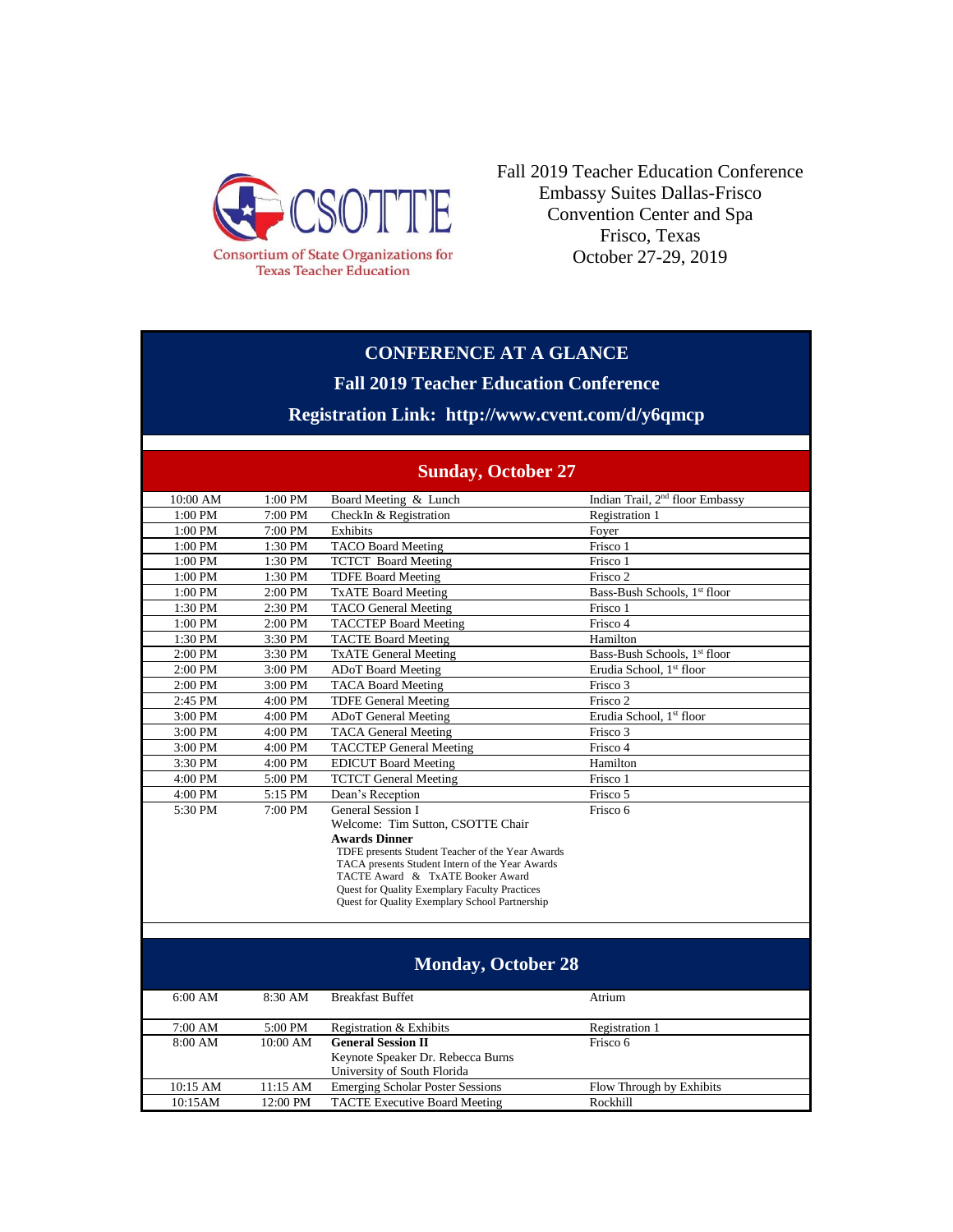| <b>CONFERENCE AT A GLANCE</b> |          |                                                                                                                                                                                                                                                                                                                                                                                                                                                                                                   |                                                                                                                                                                                                                                                                                                       |
|-------------------------------|----------|---------------------------------------------------------------------------------------------------------------------------------------------------------------------------------------------------------------------------------------------------------------------------------------------------------------------------------------------------------------------------------------------------------------------------------------------------------------------------------------------------|-------------------------------------------------------------------------------------------------------------------------------------------------------------------------------------------------------------------------------------------------------------------------------------------------------|
|                               |          |                                                                                                                                                                                                                                                                                                                                                                                                                                                                                                   |                                                                                                                                                                                                                                                                                                       |
|                               |          | <b>Monday, October 28</b>                                                                                                                                                                                                                                                                                                                                                                                                                                                                         |                                                                                                                                                                                                                                                                                                       |
| $11:15$ AM                    | 12:00 PM | <b>Breakout Sessions I</b>                                                                                                                                                                                                                                                                                                                                                                                                                                                                        | 1A, Indian Trail, 2 <sup>nd</sup> floor Embassy<br>1B, Hamilton-Lebanon, 1st floor<br>1C, Frisco 5<br>1D, Frisco 7<br>1E, Frisco 3<br>1F, Frisco 2<br>1G. Frisco 1<br>1H, Ranger-Sea Biscuit, 2 <sup>nd</sup> floor<br>1I, Bass-Bush, 1st floor<br>1J, Gallant Fox, 2 <sup>nd</sup> floor             |
| 12:15 PM                      | 1:30 PM  | General Session III<br>"Let's Do Lunch" Networking<br><b>Box Lunch / Networking Discussions</b><br>Possible topics:<br><b>EdTPA</b> Issues<br>EdTPA: Videoing/Cooperating Teacher Support<br>TACO Time: New Technology changes with<br>ASEP Reporting / debriefing<br>Dean's Talk<br>EdTPA: Curriculum changes<br>PASL - Sharing Tips for Success with Principal<br>268 and 368<br>Meaningful Engagement with School<br>Partnerships<br>Partnerships: Community Colleges / ACPs /<br>Universities | 1A, Indian Trail, 2 <sup>nd</sup> floor Embassy<br>1B, Hamilton-Lebanon, 1st floor<br>1C, Frisco 5<br>1D, Frisco 7<br>1E, Frisco 3<br>1F, Frisco 2<br>1G, Frisco 1<br>1H, Ranger-Sea Biscuit, 2 <sup>nd</sup> floor<br>1I, Bass-Bush, 1st floor<br>1J, Gallant Fox, 2 <sup>nd</sup> floor             |
| 1:45 PM                       | 2:30 PM  | <b>Breakout Sessions II</b>                                                                                                                                                                                                                                                                                                                                                                                                                                                                       | 2A, Indian Trail, 2 <sup>nd</sup> floor Embassy<br>2B, Hamilton-Lebanon, 1st floor<br>2C, Frisco 5<br>2D, Frisco 7<br>2E, Frisco 3<br>2F, Frisco 2<br>2G, Frisco 1<br>2H, Ranger-Sea Biscuit, 2 <sup>nd</sup> floor<br>2I, Bass-Bush, 1st floor<br>2J, Gallant Fox, 2 <sup>nd</sup> floor             |
| 2:00 PM                       | 4:30 PM  | <b>TACTE General Meeting</b>                                                                                                                                                                                                                                                                                                                                                                                                                                                                      | Frisco 8                                                                                                                                                                                                                                                                                              |
| 2:45 PM                       | 3:30 PM  | <b>Breakout Sessions III</b>                                                                                                                                                                                                                                                                                                                                                                                                                                                                      | 3A, Indian Trail, 2 <sup>nd</sup> floor Embassy<br>3B, Hamilton-Lebanon, 1st floor<br>3C, Frisco 5<br>3D, Frisco 7<br>3E, Frisco 3<br>3F, Frisco 2<br>3G, Frisco 1<br>3H, Ranger-Sea Biscuit, 2 <sup>nd</sup> floor<br>3I, Bass-Bush, 1st floor<br>3J, Gallant Fox, 2 <sup>nd</sup> floor             |
| 3:45 PM                       | 4:30 PM  | <b>Breakout Sessions IV</b>                                                                                                                                                                                                                                                                                                                                                                                                                                                                       | 4A, Indian Trail, 2 <sup>nd</sup> floor Embassy<br>4B, Hamilton-Lebanon, 1st floor<br>4C, Frisco 5<br>4D, Frisco 7<br>4E, Frisco 3<br>4F, Frisco 2<br>4G, Frisco 1<br>4H, Ranger-Sea Biscuit, 2 <sup>nd</sup> floor<br>4I, Bass-Bush, 1st floor<br>4J, Gallant Fox, 2 <sup>nd</sup> floor<br>Frisco 8 |
| 4:45 PM                       | 6:00 PM  | <b>EDICUT General Meeting</b>                                                                                                                                                                                                                                                                                                                                                                                                                                                                     |                                                                                                                                                                                                                                                                                                       |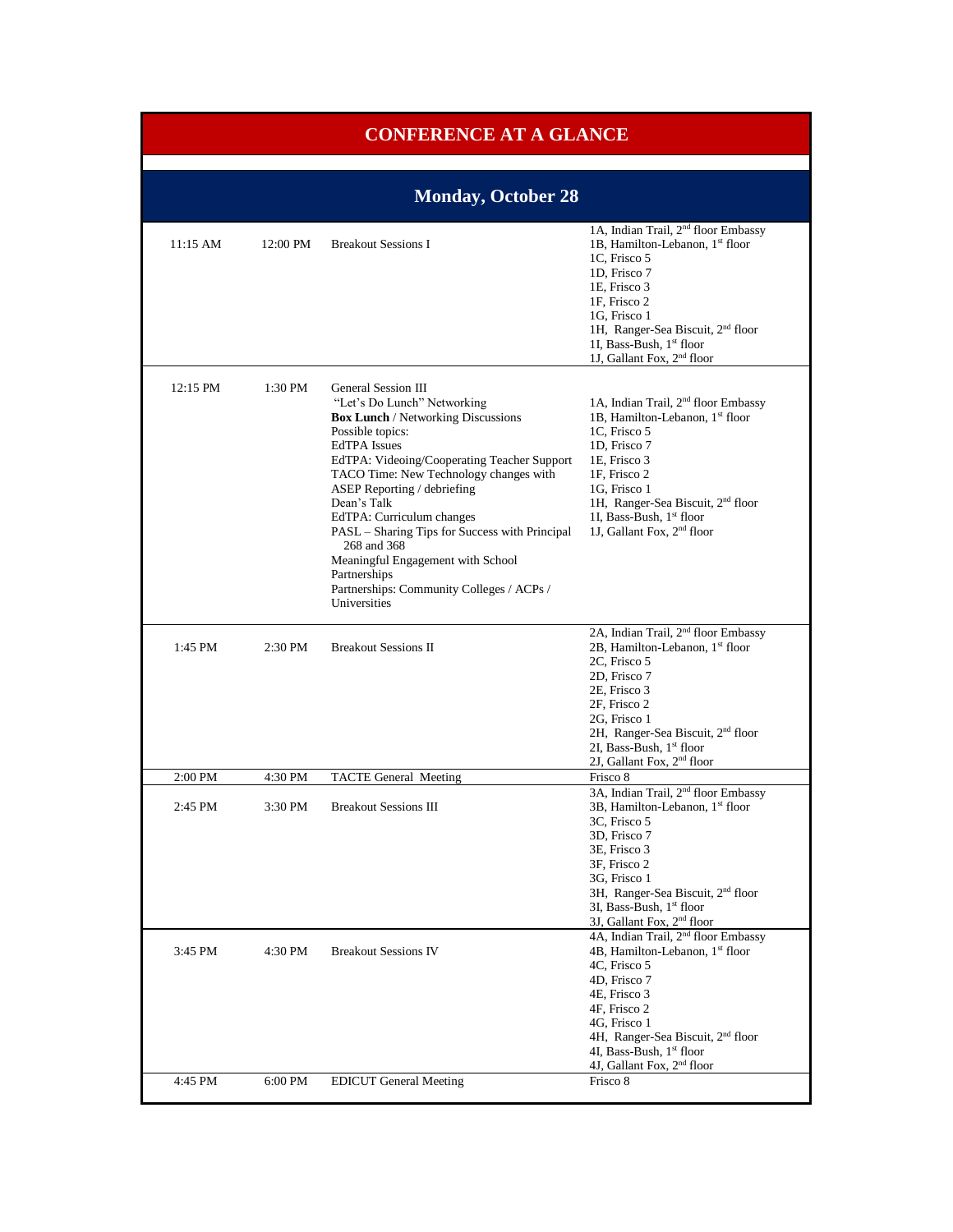|            | <b>CONFERENCE AT A GLANCE</b> |                                                                                             |                                                                                                                                                                                                                                                                                                                                               |  |
|------------|-------------------------------|---------------------------------------------------------------------------------------------|-----------------------------------------------------------------------------------------------------------------------------------------------------------------------------------------------------------------------------------------------------------------------------------------------------------------------------------------------|--|
|            |                               |                                                                                             |                                                                                                                                                                                                                                                                                                                                               |  |
|            | <b>Tuesday, October 29</b>    |                                                                                             |                                                                                                                                                                                                                                                                                                                                               |  |
| 7:00 AM    | 8:00 AM                       | Coffee & Tea (Brunch served at 10:00 am)                                                    | Atrium                                                                                                                                                                                                                                                                                                                                        |  |
| 7:30 AM    | 10:00 AM                      | Exhibits                                                                                    | Fover                                                                                                                                                                                                                                                                                                                                         |  |
| 8:00 AM    | 8:45AM                        | <b>Breakout Sessions V</b>                                                                  | 5A, Indian Trail, 2 <sup>nd</sup> floor Embassy<br>5B, Hamilton-Lebanon, 1 <sup>st</sup> floor<br>5C, Frisco 5<br>5D, Frisco 7<br>5E, Frisco 3<br>5F, Frisco 2 TEA Stakeholder Mtg<br>5G, Frisco 1 TEA Stakeholder Mtg<br>5H, Ranger-Sea Biscuit, 2 <sup>nd</sup> floor<br>5I, Bass-Bush, 1st floor<br>5J, Gallant Fox, 2 <sup>nd</sup> floor |  |
| 9:00 AM    | 9:45 AM                       | <b>Breakout Sessions VI</b>                                                                 | 6A, Indian Trail, 2 <sup>nd</sup> floor Embassy<br>6B, Hamilton-Lebanon, 1 <sup>st</sup> floor<br>6C, Frisco 5<br>6D, Frisco 7<br>6E, Frisco 3<br>6F, Frisco 2 TEA Stakeholder Mtg<br>6G, Frisco 1 TEA Stakeholder Mtg<br>6H, Ranger-Sea Biscuit, 2 <sup>nd</sup> floor<br>6I, Bass-Bush, 1st floor<br>6J, Gallant Fox, 2 <sup>nd</sup> floor |  |
| $10:00$ AM | 1:00 PM                       | General Session IV: TEA Town Hall Meeting<br>TEA presentation / Q&A<br><b>Brunch Buffet</b> | Frisco 6                                                                                                                                                                                                                                                                                                                                      |  |

| <b>Emerging Scholars Conference Sponsored by CSOTTE</b> |
|---------------------------------------------------------|
| CONFERENCE AT A GLANCE.                                 |
| Registration Link: http://www.cvent.com/d/96q5rs        |

| <b>Monday, October 28</b> |                   |                                                                                                                                                                     |          |
|---------------------------|-------------------|---------------------------------------------------------------------------------------------------------------------------------------------------------------------|----------|
| $7:30 \text{ AM}$         | 8:00 AM           | Emerging Scholar Poster Set-Up                                                                                                                                      | Foyer    |
| 8:00AM                    | $10:00$ AM        | Keynote Speaker: Dr. Rebecca Burns                                                                                                                                  | Frisco 6 |
| $10:15$ AM                | 11:15AM           | <b>Emerging Scholar Poster Presentations</b><br>Emerging Scholar presenters at poster displays<br>Scholarly discourse with CSOTTE attendees and<br>Other presenters | Foyer    |
| $11:30$ AM                | 12:00 PM          | <b>Special Speaker Presentations</b><br><b>Guest Speakers TBD</b>                                                                                                   | Frisco 9 |
| 12:15 PM                  | $1:30$ PM         | <b>Box Lunch Discussions</b>                                                                                                                                        | Frisco 9 |
| 1:30 PM                   | $3:00 \text{ PM}$ | <b>Special Speaker Presentations</b><br><b>Guest Speakers TBD</b>                                                                                                   | Frisco 9 |